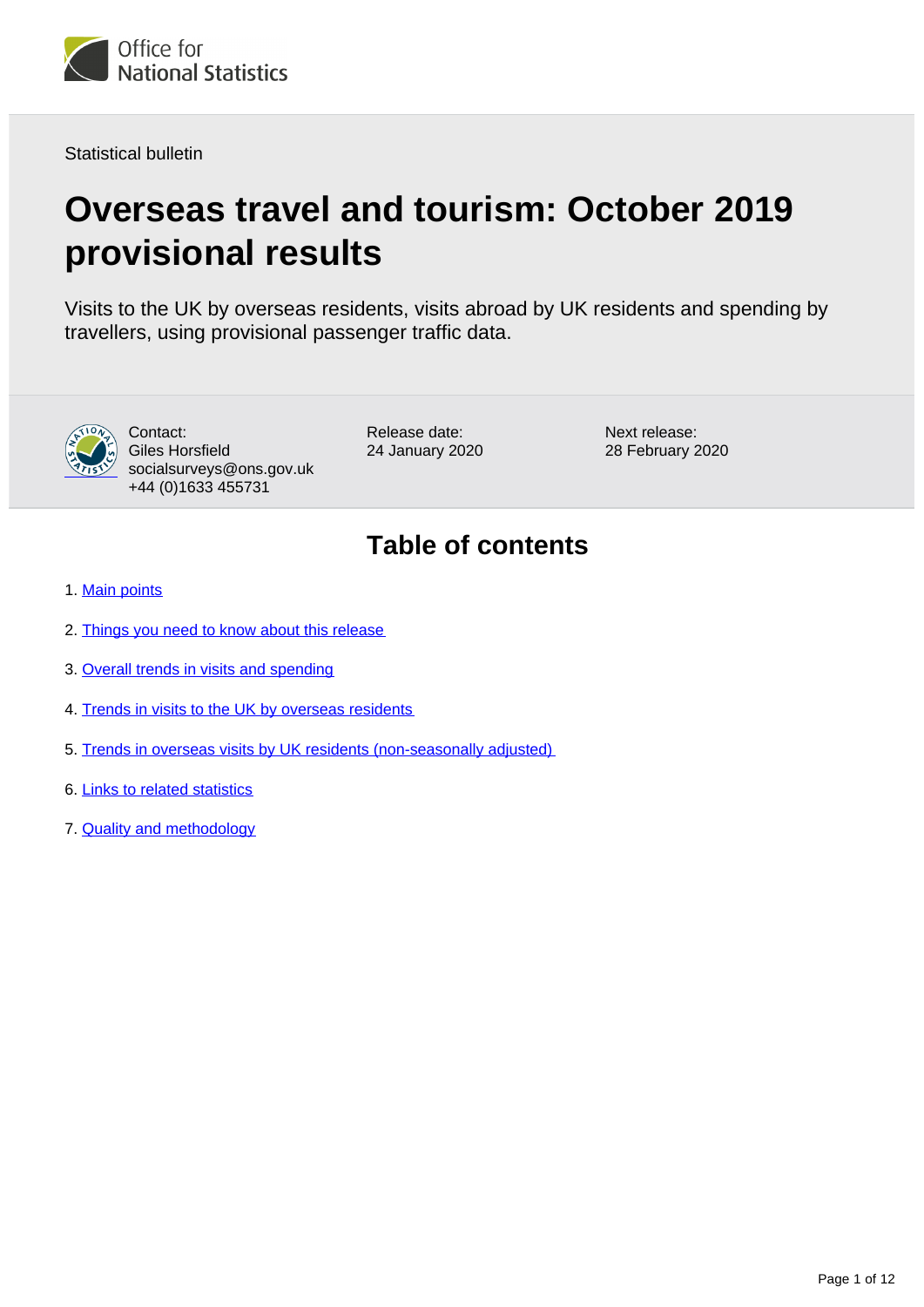## <span id="page-1-0"></span>**1 . Main points**

- There were 3.4 million visits to the UK by overseas residents in October 2019 (3% more than in October 2018).
- Overseas residents spent £2.3 billion on visits to the UK in October 2019 (19% more than in October 2018).
- UK residents made 6.5 million visits overseas in October 2019 (1% more than in October 2018).
- UK residents spent £4.5 billion on visits overseas in October 2019 (12% more than in October 2018).

## <span id="page-1-1"></span>**2 . Things you need to know about this release**

This bulletin presents estimates of overseas visits to and from the UK. An overseas visitor to the UK means a person who, being permanently resident in a country outside the UK, visits the UK for a period of less than 12 months. UK citizens resident overseas for 12 months or more coming home on leave are included in this category. Visits abroad are visits for a period of fewer than 12 months by people permanently resident in the UK (who may be of foreign nationality).

Overseas travel and tourism quarterly estimates are revised during the processing of the annual dataset. The most up-to-date and accurate estimates for the previous year's published quarters can be found in the [latest](https://www.ons.gov.uk/peoplepopulationandcommunity/leisureandtourism/articles/traveltrends/latest)  [edition of Travel trends.](https://www.ons.gov.uk/peoplepopulationandcommunity/leisureandtourism/articles/traveltrends/latest)

The International Passenger Survey (IPS) has transferred outputs from data collected on paper forms to an improved method using tablet computers. Tablet data collection was phased in gradually from September 2017 to April 2018. More [background information about the rollout of tablets](https://www.ons.gov.uk/peoplepopulationandcommunity/leisureandtourism/articles/traveltrends2017recentdatacollectionchangesandplannedmethodologicalchanges/2018-07-20) is available.

The tablets allow us to improve the quality of the IPS data collected. Discontinuities (that is, step changes in the time series) arising from the introduction of tablet data collection in the IPS are therefore possible. We have worked with academic experts and the Office for National Statistics (ONS) Methodology Team to produce a method for detecting any such discontinuities.

We have continued to monitor the results as more data have become available. Further analysis, using a longer series of data, is required to determine whether there are any discontinuities. Some caution is still therefore advised in the interpretation of data in this release.

Further methodological changes to the estimates on international visitors in the IPS are planned. These are weighting adjustments to address concerns about the imbalance (that is, large differences in numbers) in the IPS between the estimates of numbers of visitors arriving and departing for some nationalities. The new method has been developed in consultation with users and methodological experts, and it is currently being finalised. The new method will be implemented as soon as possible, and the implementation date will be published in advance. A revised back series will also be published at this time.

The changes in data collection methods and planned methodological changes were described in the Travel [trends 2017: recent data collection changes and planned methodological changes](https://www.ons.gov.uk/peoplepopulationandcommunity/leisureandtourism/articles/traveltrends2017recentdatacollectionchangesandplannedmethodologicalchanges/2018-07-20) article in July 2018.

Please note that while the imbalance work is unlikely to affect long-term migrants in the IPS, we have committed to exploring whether the survey processes that cause the imbalance in international visitor estimates also impact on long-term migration further, as part of the **ONS** migration statistics' workplan, to understand different migration data sources.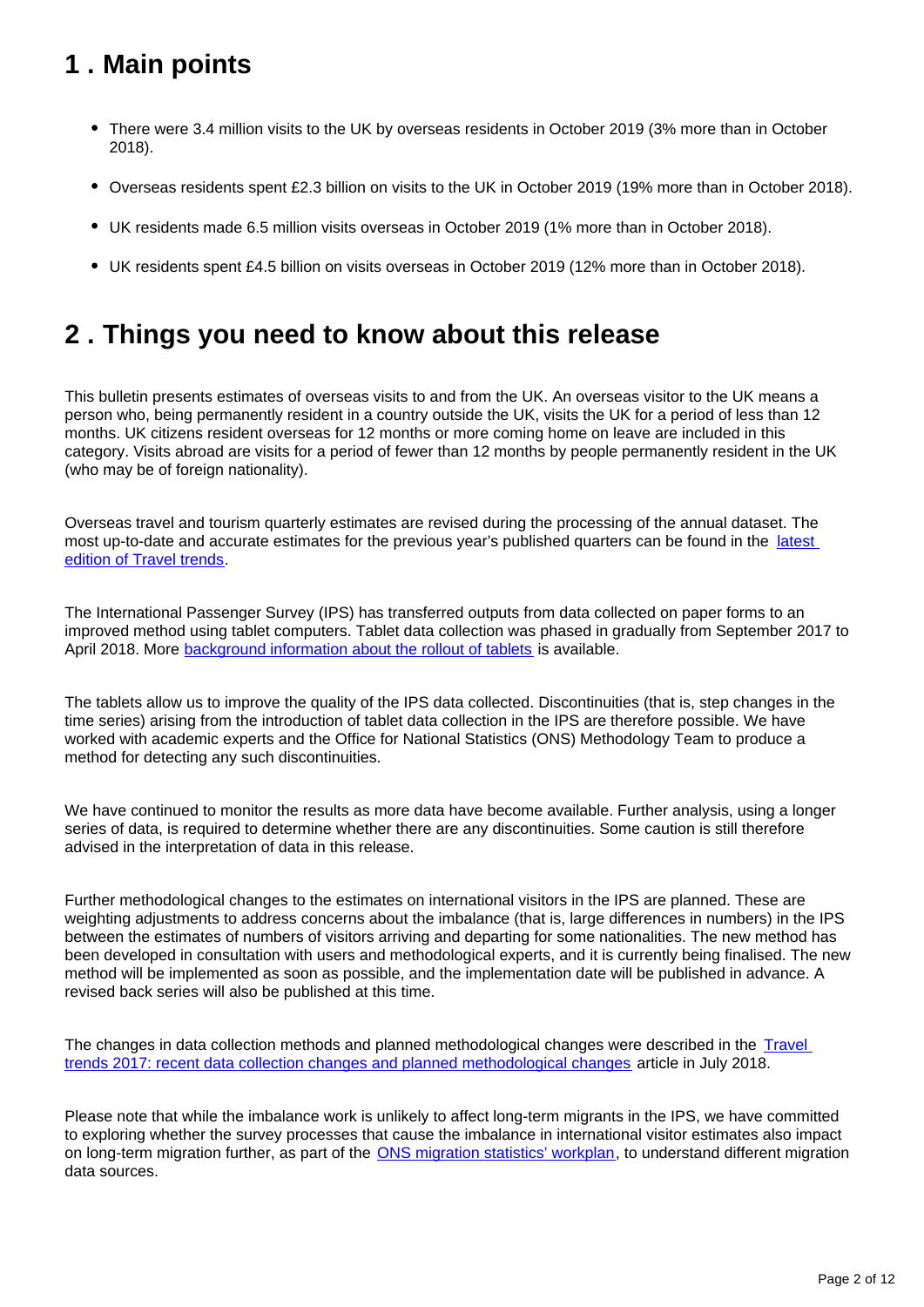Estimates contained in this bulletin are produced from responses provided by international passengers arriving in and departing from the UK, sampled on the IPS, as outlined in the IPS Quality and Methodology Information [\(QMI\) report.](https://www.ons.gov.uk/peoplepopulationandcommunity/leisureandtourism/methodologies/internationalpassengersurveyqmi)

Responses to the survey are scaled up to represent all passengers, using information on total international passenger traffic for the reporting period.

Estimates are based on interviews conducted when passengers end their visit. Any visits commencing in the reported month but not completed until later are not included in estimates for the reported month. The reported expenditure for visits includes any spending associated with the visit (excluding fares) that occurs before, during or after the trip.

Parts of the bulletin refer to countries visited abroad. It should be noted that if a UK resident visited more than one country on a trip abroad, the country recorded as visited in this bulletin is the country that was visited for the longest period.

Estimates are subject to sampling error, and confidence intervals are provided to help you interpret the estimates (see Accuracy of IPS estimates in [Section 7](https://www.ons.gov.uk/peoplepopulationandcommunity/leisureandtourism/bulletins/overseastravelandtourism/october2019provisionalresults#quality-and-methodology) for more information). Further guidance is available about the quality of overseas travel and tourism estimates in the [IPS QMI report.](https://www.ons.gov.uk/peoplepopulationandcommunity/leisureandtourism/methodologies/internationalpassengersurveyqmi)

### <span id="page-2-0"></span>**3 . Overall trends in visits and spending**

UK residents consistently make more visits abroad than foreign residents make to the UK (Figure 1). The total amount spent by UK residents during visits abroad is also higher than the total spent by foreign residents visiting the UK (Figure 2). The numbers of visits and the amounts spent vary through the year, with more in the summer. This is the case both for UK residents and foreign residents. However, UK residents showed a much sharper peak both in visits and expenditure during August, which is traditionally the only complete month of the UK school summer holidays.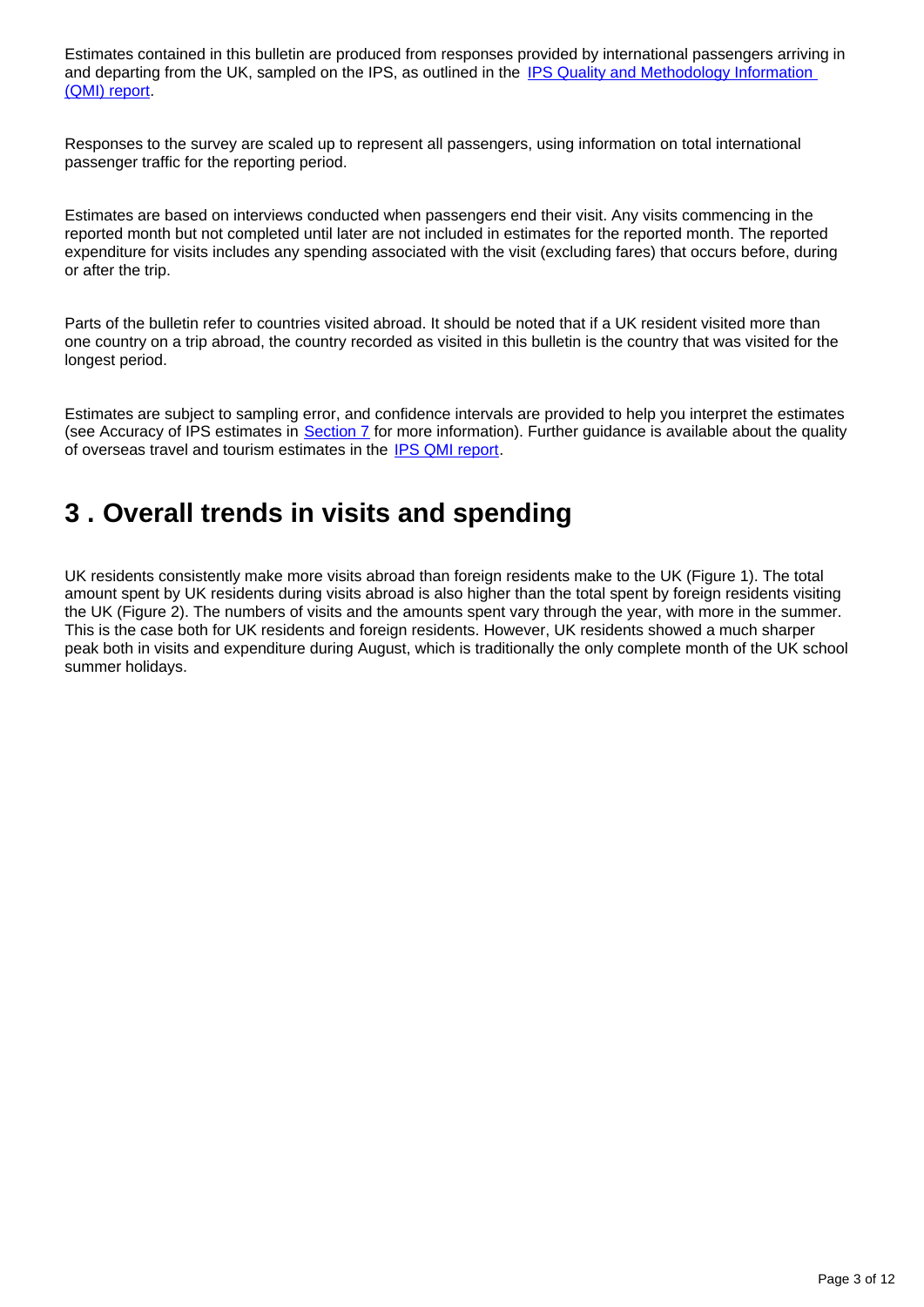#### **Figure 1: Overseas residents' visits to the UK and UK residents' visits abroad were greatest in the summer**

#### **Overseas residents' visits to the UK and UK residents' visits abroad by month, October 2016 to October 2019**

### Figure 1: Overseas residents' visits to the UK and UK residents' visits abroad were greatest in the summer

Overseas residents' visits to the UK and UK residents' visits abroad by month, October 2016 to October 2019



**Source: Office for National Statistics – International Passenger Survey**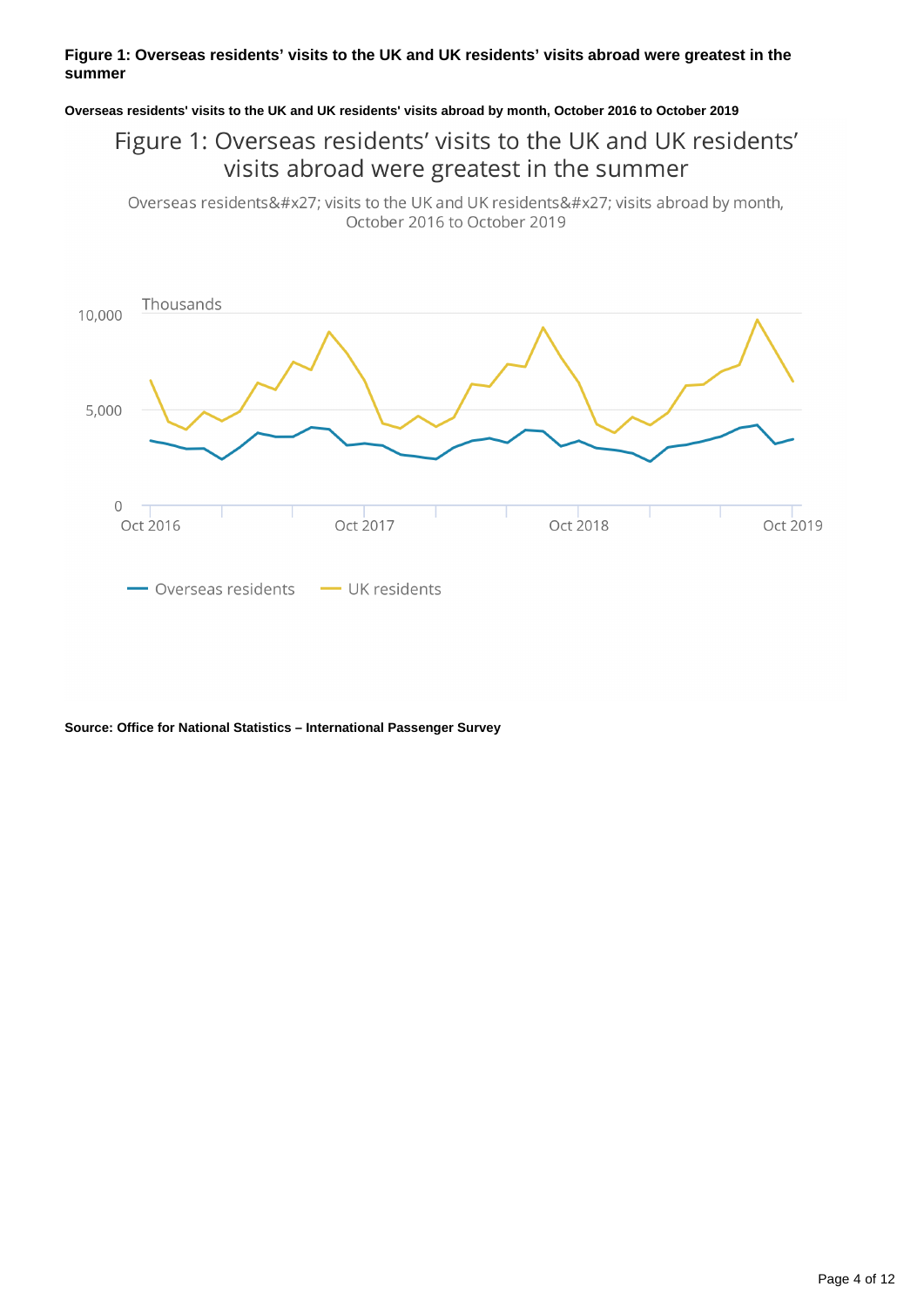#### **Figure 2: Patterns in spending over the year closely track patterns in visits to the UK and visits overseas by UK residents**

**Spending by overseas residents in the UK and spending by UK residents overseas by month, October 2016 to October 2019**

Figure 2: Patterns in spending over the year closely track patterns in visits to the UK and visits overseas by UK residents

Spending by overseas residents in the UK and spending by UK residents overseas by month, October 2016 to October 2019



**Source: Office for National Statistics – International Passenger Survey**

### <span id="page-4-0"></span>**4 . Trends in visits to the UK by overseas residents**

The figures used in the commentary in this section are sourced from the following monthly overseas travel and tourism datasets:

- Overseas residents' visits to the UK by month Table 1
- Purpose of overseas' residents' visits to the UK by month Table 2
- Earnings in the UK and expenditure abroad by month Table 5

Overseas residents made an estimated 3.4 million visits to the UK in October 2019, which was 3% more than in October 2018 (Figure 3). Overseas residents spent £2.3 billion on visits to the UK in October 2019, which was 19% more than in October 2018.

During the period August to October 2019, there were 10.8 million visits to the UK, which was 5% more than in the corresponding period a year earlier. Overseas residents spent £7.9 billion in the UK over this period, which was 18% more than in the previous year.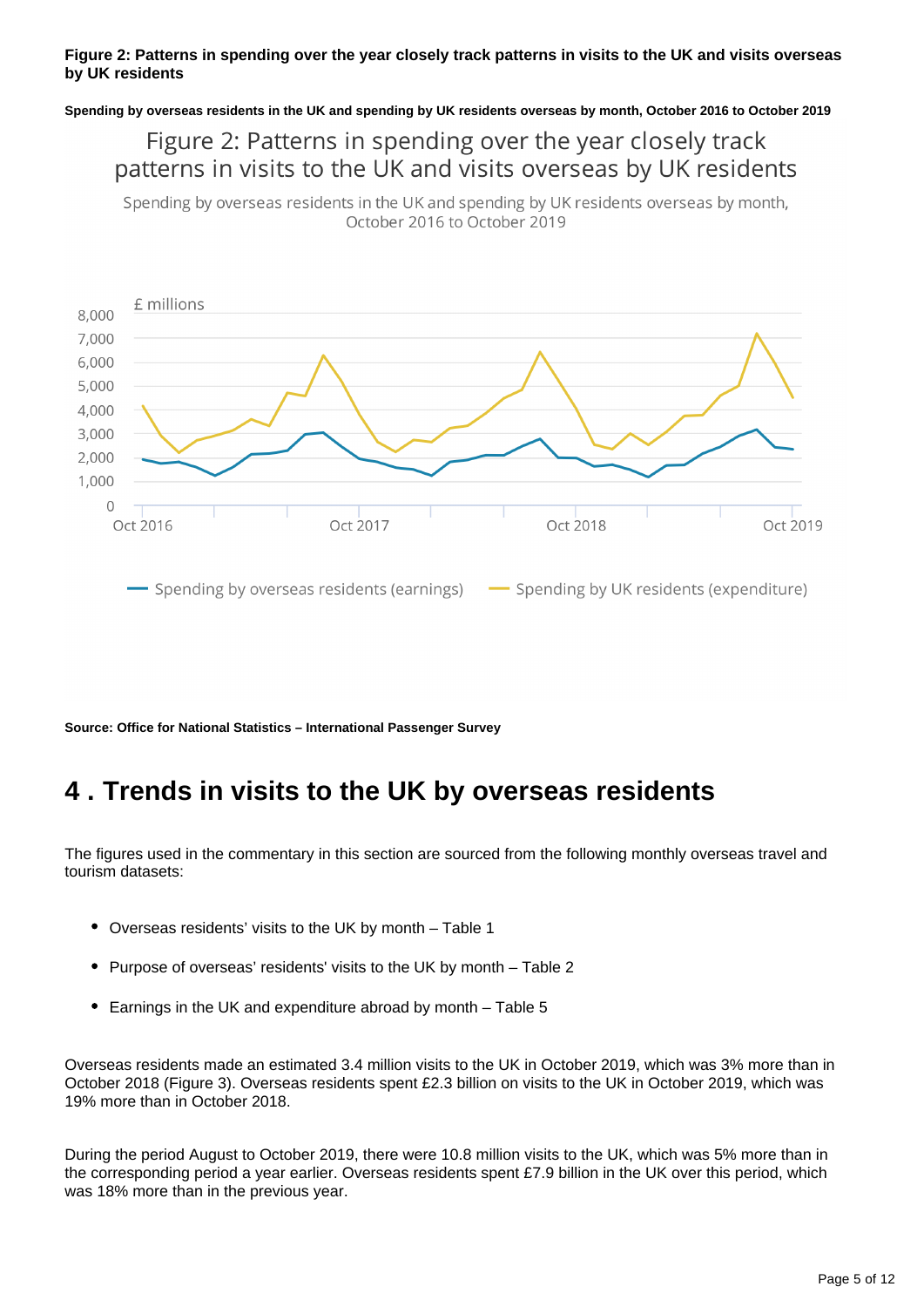Different trends were observed for different areas of the world for this three-month period: there was an increase of 11% in visits to the UK from North American residents to 1.5 million, and visits from residents of "other countries" (countries outside Europe and North America) increased by 22% to 2.2 million. Visits by European residents remained the same at 7.0 million.

Considering the reasons for visiting the UK, the number of holiday visits increased by 9% to 4.7 million for this period, compared with the previous year. Business visits increased by 3% to 2.2 million, and visits to friends and relatives increased by 4% to 3.2 million.

Table 1: Main visit and spending estimates for overseas residents' visits to the UK in October 2019

| Visits                  | % Change<br>from year | (£ million) earlier | % Change<br>Earnings from year<br>(percentage) |  |  |  |
|-------------------------|-----------------------|---------------------|------------------------------------------------|--|--|--|
| Non-seasonally adjusted |                       |                     |                                                |  |  |  |
| 3,430                   | +3                    | 2,320               | $+19$                                          |  |  |  |
| 10,780                  | $+5$                  | 7,870               | $+18$                                          |  |  |  |
| 32,790                  | $+2$                  | 21,240              | +8                                             |  |  |  |
| 38,610                  | $+2$                  | 24,520              | $+7$                                           |  |  |  |
|                         |                       |                     |                                                |  |  |  |
| 2,960                   | -5                    | 2,050               | +4                                             |  |  |  |
| 3,320                   | $+10$                 | 2,150               | $+17$                                          |  |  |  |
| 3,210                   | $+2$                  | 2,130               | $+19$                                          |  |  |  |
| 3,340                   | $+7$                  | 2,150               | $+13$                                          |  |  |  |
| 3,230                   | +3                    | 2,090               | $+24$                                          |  |  |  |
| 3,310                   | +3                    | 2,270               | $+18$                                          |  |  |  |
|                         |                       | (thousands) earlier | (percentage)                                   |  |  |  |

Source: Office for National Statistics – International Passenger Survey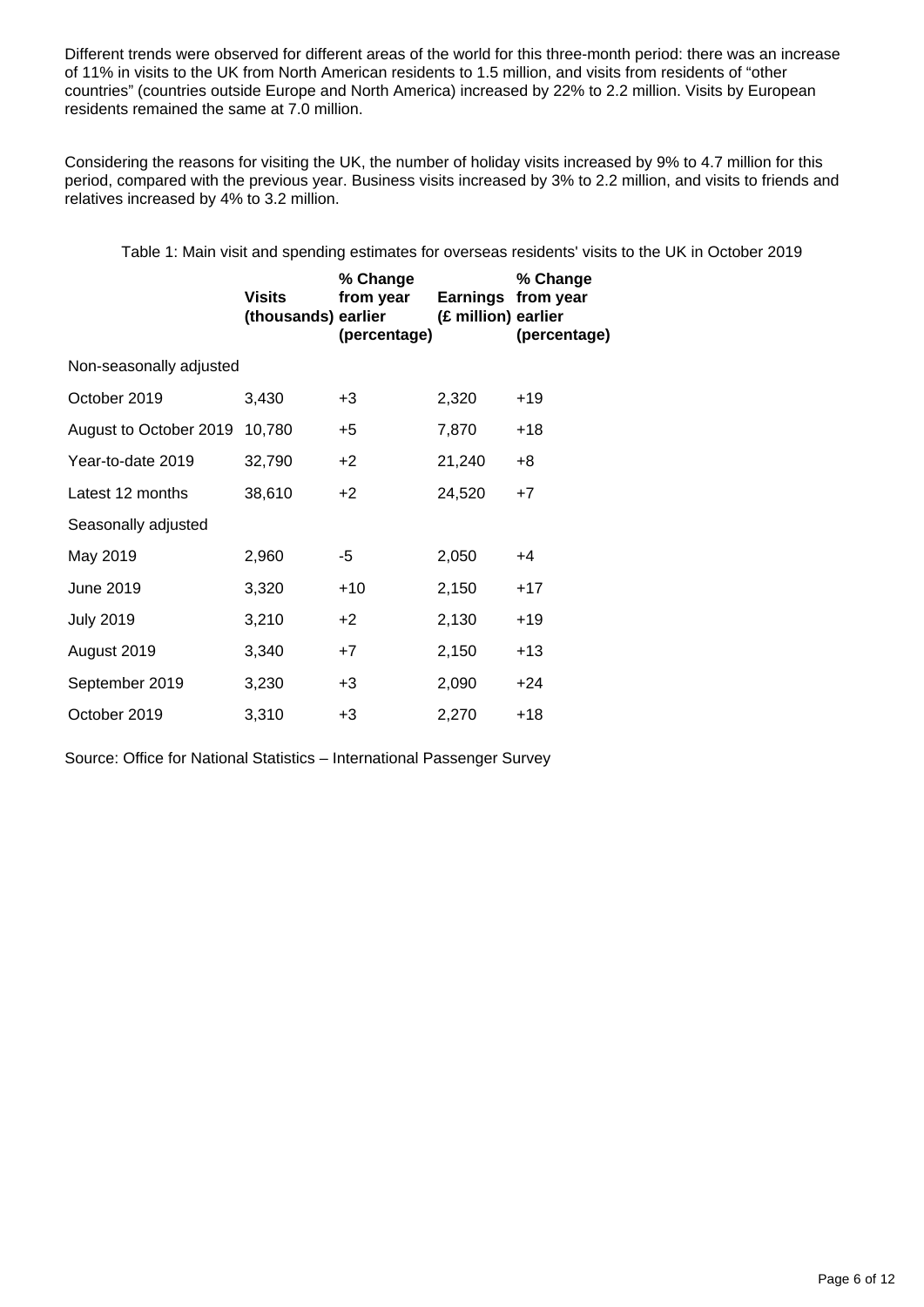#### **Figure 3: Visits to the UK by overseas residents increased by 5% in the three months to October 2019, compared with the same period a year earlier**

#### **Overseas residents' visits to the UK by month, October 2016 to October 2019**

### Figure 3: Visits to the UK by overseas residents increased by 5% in the three months to October 2019, compared with the same period a year earlier

Overseas residents' visits to the UK by month, October 2016 to October 2019



**Source: Office for National Statistics – International Passenger Survey**

## <span id="page-6-0"></span>**5 . Trends in overseas visits by UK residents (non-seasonally adjusted)**

The figures used in the commentary in this section are sourced from the following monthly overseas travel and tourism datasets:

- UK residents' visits abroad by month Table 3
- Purpose of UK residents' visits abroad by month Table 4
- Earnings in the UK and expenditure abroad by month Table 5

There were an estimated 6.5 million visits overseas by UK residents in October 2019, which was 1% more than in October 2018. UK residents spent £4.5 billion on visits overseas in October 2019, which was 12% more than in October 2018.

During the period August to October 2019, there were 24.2 million visits abroad by UK residents, which was 4% more than in the corresponding period a year earlier. UK residents spent £17.6 billion on these visits, 12% more than in the previous year.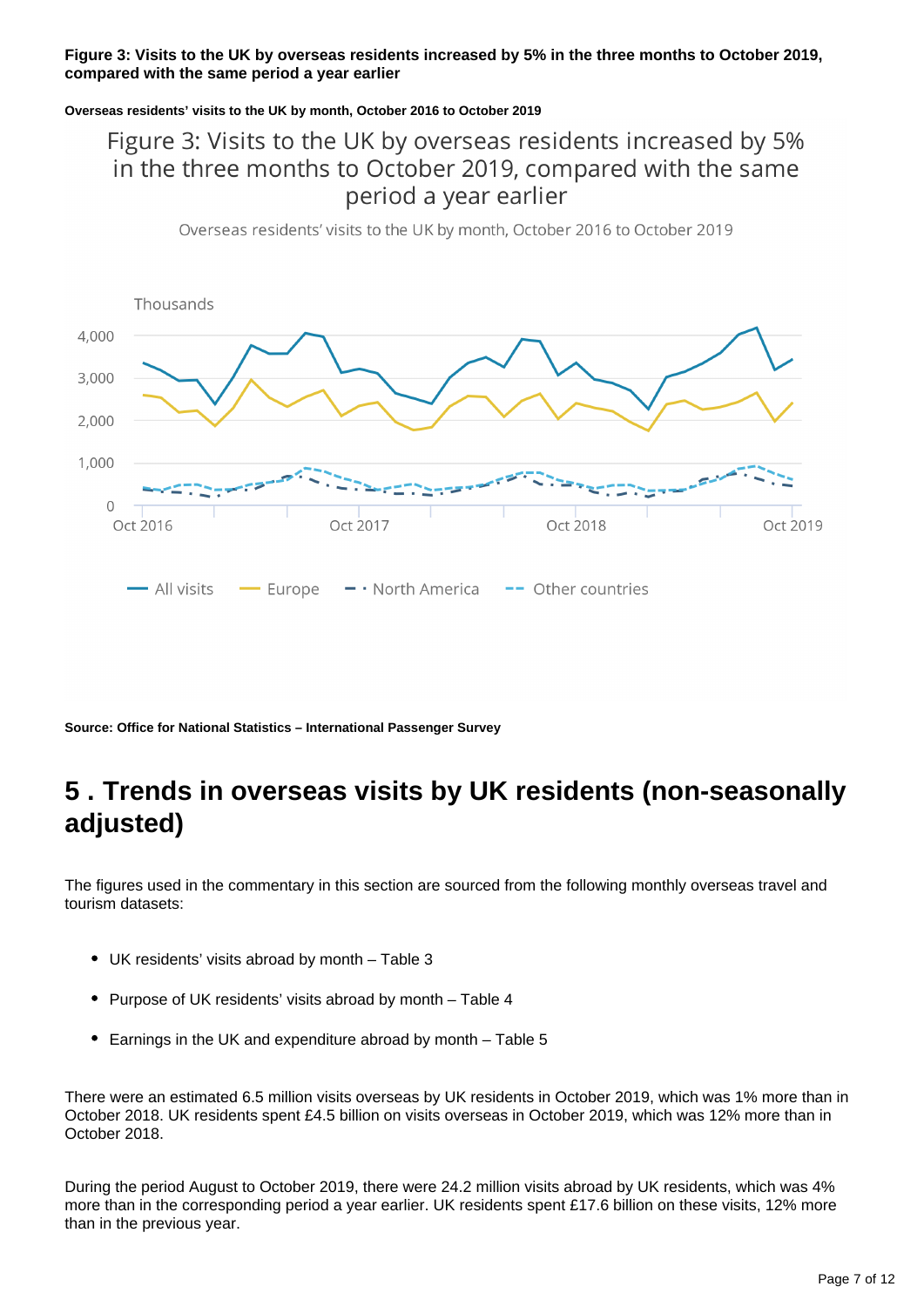There were 3.1 million visits to "other countries" (countries outside North America and Europe) over this threemonth period, an increase of 3% when compared with the same period a year earlier. There were 1.3 million visits to North America, which was a decrease of 8%, while visits to European countries increased by 5% (at 19.8 million).

Considering the reasons for visits, holiday visits increased by 3% (to 16.8 million) from the same period in the previous year and business visits decreased by 3% (to 1.7 million). Visits to friends and relatives increased by 7% (at 5.4 million).

Table 2: Main visit and spending estimates for UK residents' visits abroad in October 2019

|                               | <b>Visits</b><br>(thousands) earlier | % Change<br>from year<br>(percentage) | <b>Expenditure from year</b><br>(£ million) | % Change<br>earlier<br>(percentage) |  |
|-------------------------------|--------------------------------------|---------------------------------------|---------------------------------------------|-------------------------------------|--|
| Non-seasonally adjusted       |                                      |                                       |                                             |                                     |  |
| October 2019                  | 6,460                                | $+1$                                  | 4,490                                       | $+12$                               |  |
| August to October 2019 24,230 |                                      | $+4$                                  | 17,600                                      | $+12$                               |  |
| Year-to-date 2019             | 64,630                               | 1                                     | 43,170                                      | +6                                  |  |
| Latest 12 months              | 72,610                               | 1                                     | 48,010                                      | +6                                  |  |
| Seasonally adjusted           |                                      |                                       |                                             |                                     |  |
| May 2019                      | 6,170                                | $+2$                                  | 3,860                                       | -2                                  |  |
| June 2019                     | 5,900                                | $-7$                                  | 3,950                                       | $+1$                                |  |
| <b>July 2019</b>              | 6,310                                | $+3$                                  | 4,060                                       | $+4$                                |  |
| August 2019                   | 6,350                                | 5                                     | 4,200                                       | $+11$                               |  |
| September 2019                | 6,190                                | $\overline{7}$                        | 4,250                                       | $+15$                               |  |
| October 2019                  | 6,110                                | $+1$                                  | 4,260                                       | $+11$                               |  |

Source: Office for National Statistics – International Passenger Survey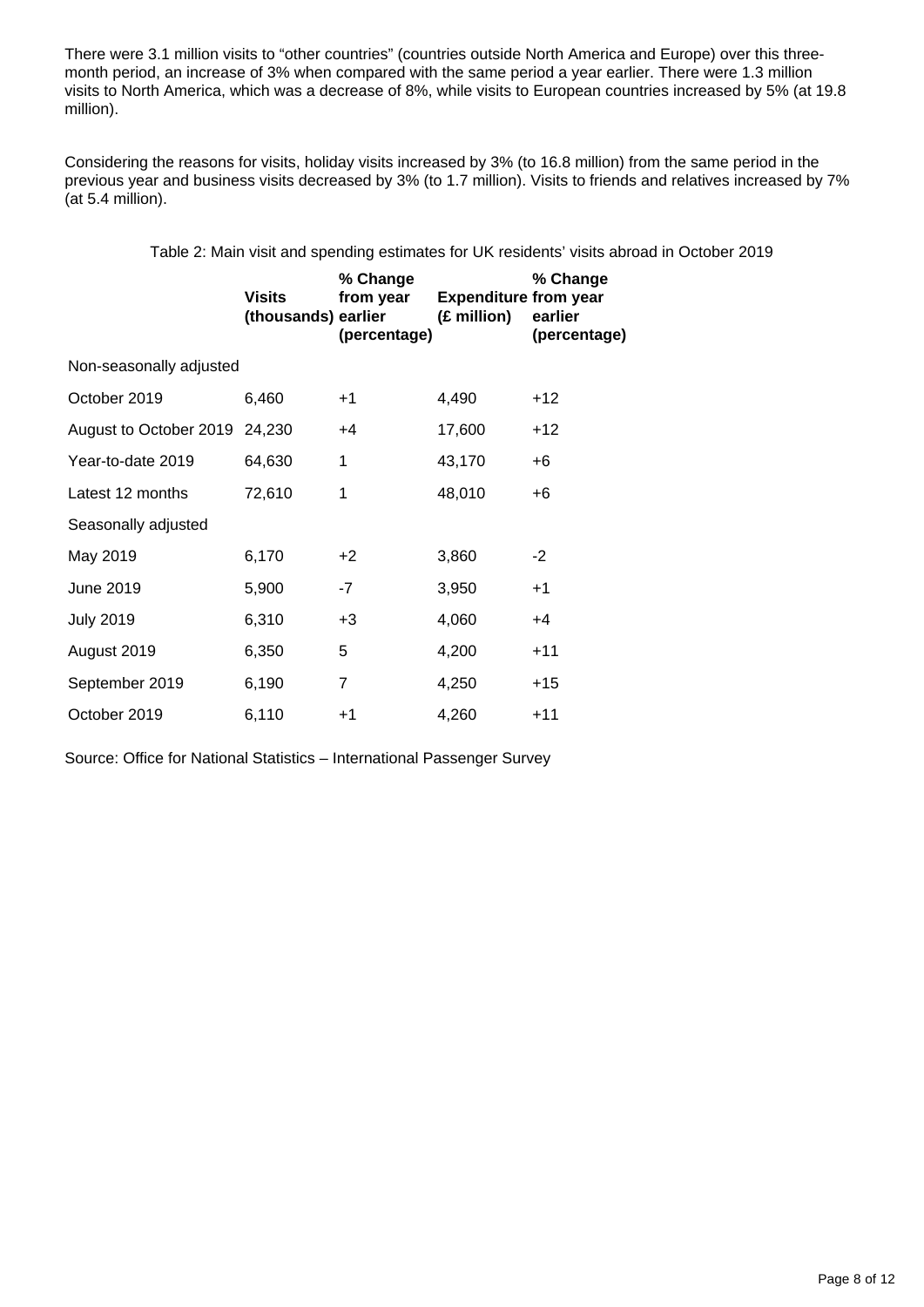#### **Figure 4: Visits overseas by UK residents increased by 4% in the three months to October 2019, compared with the same period a year earlier**

**UK residents' visits abroad by month, non-seasonally adjusted, October 2016 to October 2019**

### Figure 4: Visits overseas by UK residents increased by 4% in the three months to October 2019, compared with the same period a year earlier

UK residents' visits abroad by month, non-seasonally adjusted, October 2016 to October 2019



**Source: Office for National Statistics – International Passenger Survey**

### <span id="page-8-0"></span>**6 . Links to related statistics**

[Travel trends:](https://www.ons.gov.uk/peoplepopulationandcommunity/leisureandtourism/articles/traveltrends/previousReleases) the latest article ([Travel trends 2018](https://www.ons.gov.uk/peoplepopulationandcommunity/leisureandtourism/articles/traveltrends/2018)) was published on 24 May 2019. This provides final overseas travel and tourism estimates and more detailed analysis of visits and spending, including analysis by demographics, towns visited in the UK and countries visited by residents of different parts of the UK.

[Travelpac](http://www.ons.gov.uk/peoplepopulationandcommunity/leisureandtourism/datasets/travelpac): a dataset that allows you to conduct your own analyses of quarterly and annual data on main variables, provided in SPSS and Excel format.

[Overseas travel and tourism quarterly](http://www.ons.gov.uk/peoplepopulationandcommunity/leisureandtourism/articles/overseastravelandtourismprovisionalresults/previousReleases): the latest article (for [Quarter 3 \(July to Sept\) 2019](https://www.ons.gov.uk/peoplepopulationandcommunity/leisureandtourism/articles/overseastravelandtourismprovisionalresults/julytoseptember2019)) was published on 24 January 2020. This provides more detailed analysis of visits and spending, isolating aspects such as countries of visit, mode of travel used, nationality of visitors and regions of the UK visited.

## <span id="page-8-1"></span>**7 . Quality and methodology**

More quality and methodology information on strengths, limitations, appropriate uses, and how the data were created is available in the [International Passenger Survey \(IPS\) QMI.](https://www.ons.gov.uk/peoplepopulationandcommunity/leisureandtourism/qmis/internationalpassengersurveyipsqmi)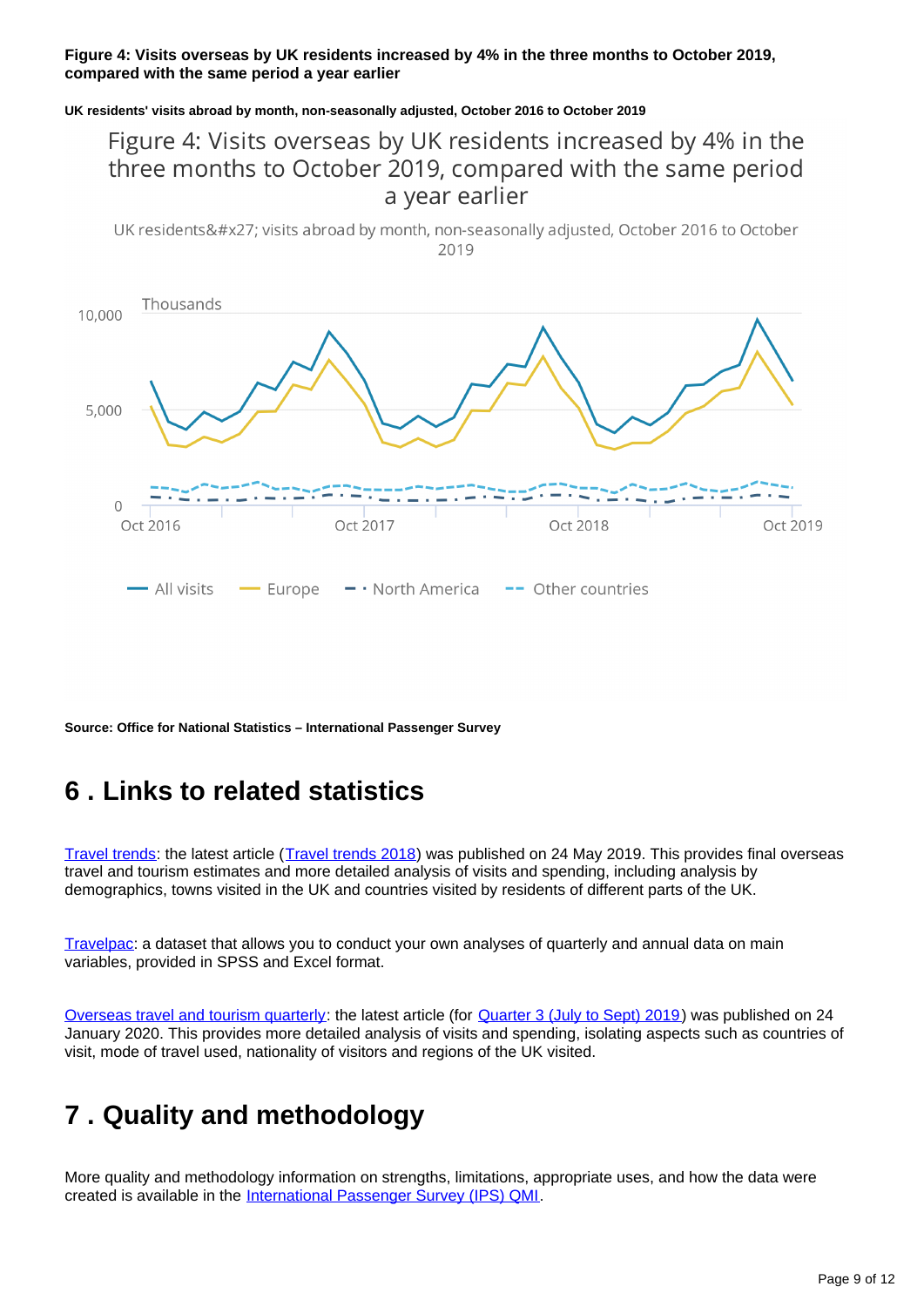The IPS QMI report outlines the definitions and sample methodology.

### **Accuracy of IPS estimates**

This subsection describes how revisions are carried out in the standard production cycle of the survey. Additional potential revisions, to be made on a one-off basis, are described in the [Things you need to know about this](https://www.ons.gov.uk/peoplepopulationandcommunity/leisureandtourism/bulletins/overseastravelandtourism/october2019provisionalresults#things-you-need-to-know-about-this-release)  [release](https://www.ons.gov.uk/peoplepopulationandcommunity/leisureandtourism/bulletins/overseastravelandtourism/october2019provisionalresults#things-you-need-to-know-about-this-release) section.

Figures for the most recent months are provisional and subject to revision in light of more accurate data on passenger figures becoming available at the end of each quarter and additional passenger data obtained at the end of each year.

IPS monthly estimates are revised in line with the [IPS revisions policy.](https://www.ons.gov.uk/peoplepopulationandcommunity/leisureandtourism/methodologies/internationalpassengersurveyqmi#other-information) The revisions policy is available in the IPS QMI report to assist users in understanding the cycle and frequency of data revisions. Users are strongly advised to read this policy before using these data for research or policy-related purposes.

Planned revisions usually arise from the receipt of revised passenger traffic data. Unplanned revisions are made to correct errors to existing data that are identified later in the quarterly and annual processing cycle. Those of significant magnitude will be highlighted and explained.

Revisions to published monthly IPS estimates can be expected at the following times in the normal overseas travel and tourism publication schedule:

- monthly estimates for the current reference year will usually be revised and statistically benchmarked across the quarter, following the publication of the quarterly estimates that month falls within
- monthly and quarterly estimates for the current reference year will be revised in the survey year's annual data release [\(Travel trends\)](https://www.ons.gov.uk/peoplepopulationandcommunity/leisureandtourism/articles/traveltrends/previousReleases)
- monthly estimates for the full calendar year will be statistically benchmarked as part of the annual data processing and the monthly estimates for the year will then be replaced in the monthly release, with the benchmarked estimate following publication of the annual report ([Travel trends](https://www.ons.gov.uk/peoplepopulationandcommunity/leisureandtourism/articles/traveltrends/previousReleases))

All other revisions will be regarded as unplanned and will be dealt with by non-standard releases. All revisions will be released in compliance with the same principles as other new information. Please refer to our quide to [statistical revisions](https://www.ons.gov.uk/methodology/methodologytopicsandstatisticalconcepts/revisions/guidetostatisticalrevisions).

Seasonally adjusted figures are no longer shown in the main figures in the bulletin but continue to be presented in the tables.

The estimates produced from the IPS are subject to sampling errors that occur because not every traveller to and from the UK is interviewed on the survey. Sampling errors are determined both by the sample design and by the sample size.

Generally, the larger the sample supporting a particular estimate, the proportionately lower its sampling error. The survey sample size is approximately 20,000 per month. However, as the intensity of the sampling varies at each port, figures of a similar magnitude will not necessarily have the same percentage sampling error.

The accuracy of the estimates is expressed in terms of [confidence intervals.](https://www.ons.gov.uk/methodology/methodologytopicsandstatisticalconcepts/uncertaintyandhowwemeasureit#confidence-interval)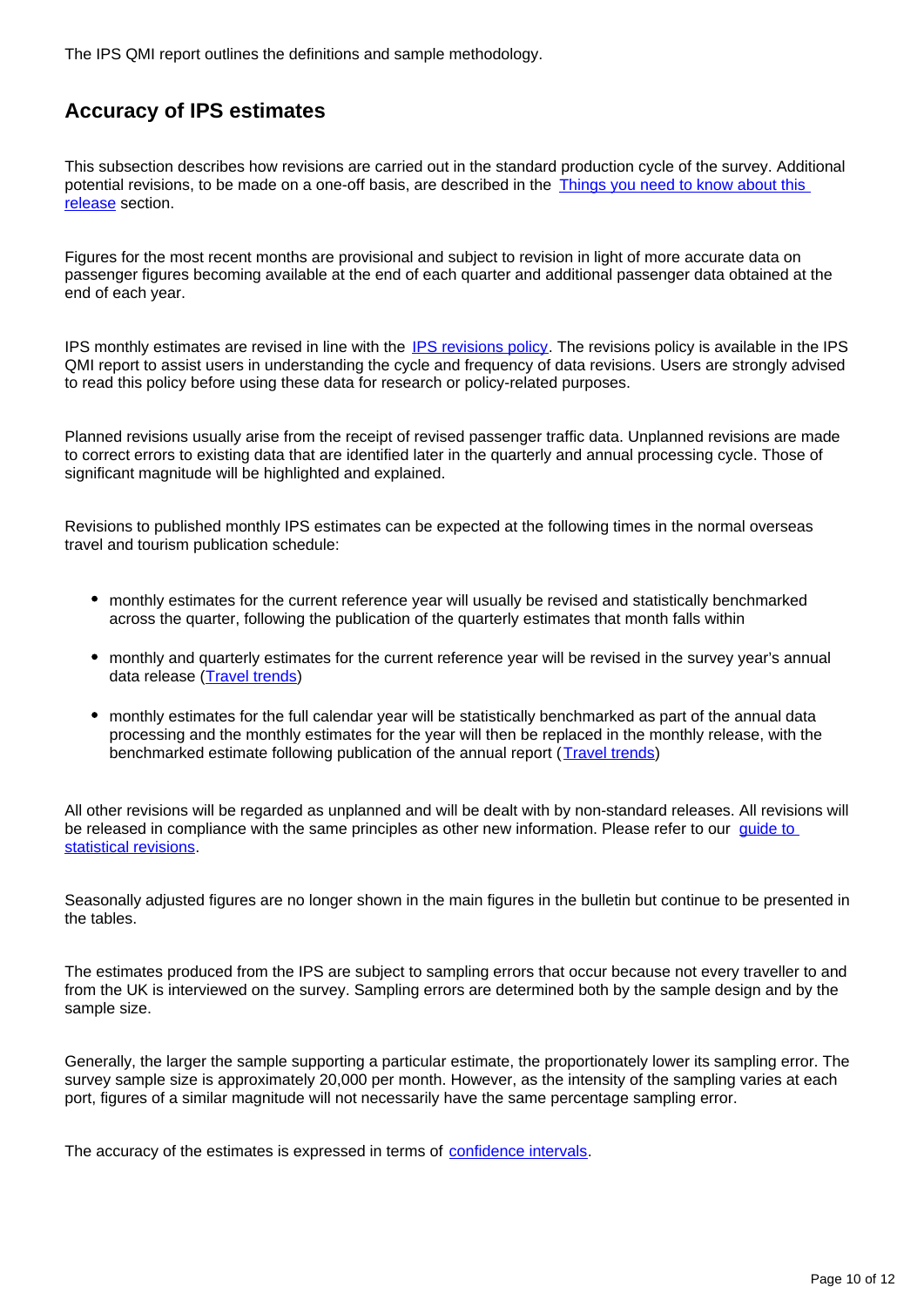Table 3: Confidence intervals relating to overseas travel and tourism estimates, UK, October 2019

| October 2019 monthly estimates                       | <b>Estimate interval</b> | <b>Relative 95% confidence</b><br>(+/- percentage of the estimate) |
|------------------------------------------------------|--------------------------|--------------------------------------------------------------------|
| Visits to UK by overseas residents (thousands) 3,430 |                          | 7.8%                                                               |
| Earnings from visits to UK (£ million)               | 2.320                    | $7.7\%$                                                            |
| Visits abroad by UK residents (thousands)            | 6.460                    | $5.0\%$                                                            |
| Expenditure on visits abroad (£ million)             | 4.490                    | 8.2%                                                               |

Source: Office for National Statistics – International Passenger Survey

Confidence intervals for [quarterly estimates](http://www.ons.gov.uk/peoplepopulationandcommunity/leisureandtourism/articles/overseastravelandtourismprovisionalresults/previousReleases) and [annual estimates](http://www.ons.gov.uk/peoplepopulationandcommunity/leisureandtourism/articles/traveltrends/previousReleases) are provided in our relevant overseas travel and tourism publications.

One indication of the reliability of the main indicators in this release can be obtained by monitoring the size of revisions. Table 4 records the size and pattern of revisions to the quarterly IPS data that have occurred over the last five years to the following main seasonally adjusted estimates:

- the number of visits by overseas residents to the UK (GMAT)
- the number of visits abroad by UK residents (GMAX)
- earnings made from overseas residents in the UK (GMAZ)
- expenditure abroad by UK residents (GMBB)

Table 4: Revisions to quarterly International Passenger Survey data over the last five years Revisions between first publications and estimates three years later

|            | Value in the latest period,<br>Quarter 3 (July to Sept 2019) last five years (bias) sign | Average over the | Average over the last five<br>years without regard to<br>(average absolute revision) |
|------------|------------------------------------------------------------------------------------------|------------------|--------------------------------------------------------------------------------------|
| GMAT 9,780 |                                                                                          | $*69.5$          | *108.5                                                                               |
|            | GMAX 18,840                                                                              | *155.5           | *264.5                                                                               |
| GMAZ 6,360 |                                                                                          | $*134.5$         | *160.5                                                                               |
|            | GMBB 12,510                                                                              | *118             | *164                                                                                 |

Source: Office for National Statistics – International Passenger Survey

Estimates are subject to revision between the monthly statistical bulletin and the quarterly publication and again when **Travel trends** is published. Revisions result from more accurate passenger figures being made available.

The most up-to-date and accurate estimates for all published months can be found in the latest edition of the [Overseas travel and tourism monthly statistical bulletin.](http://www.ons.gov.uk/peoplepopulationandcommunity/leisureandtourism/bulletins/overseastravelandtourism/previousReleases)

Although data from the IPS feed into the calculation of migration statistics, the overseas travel and tourism publications do not provide any information relating to international migration.